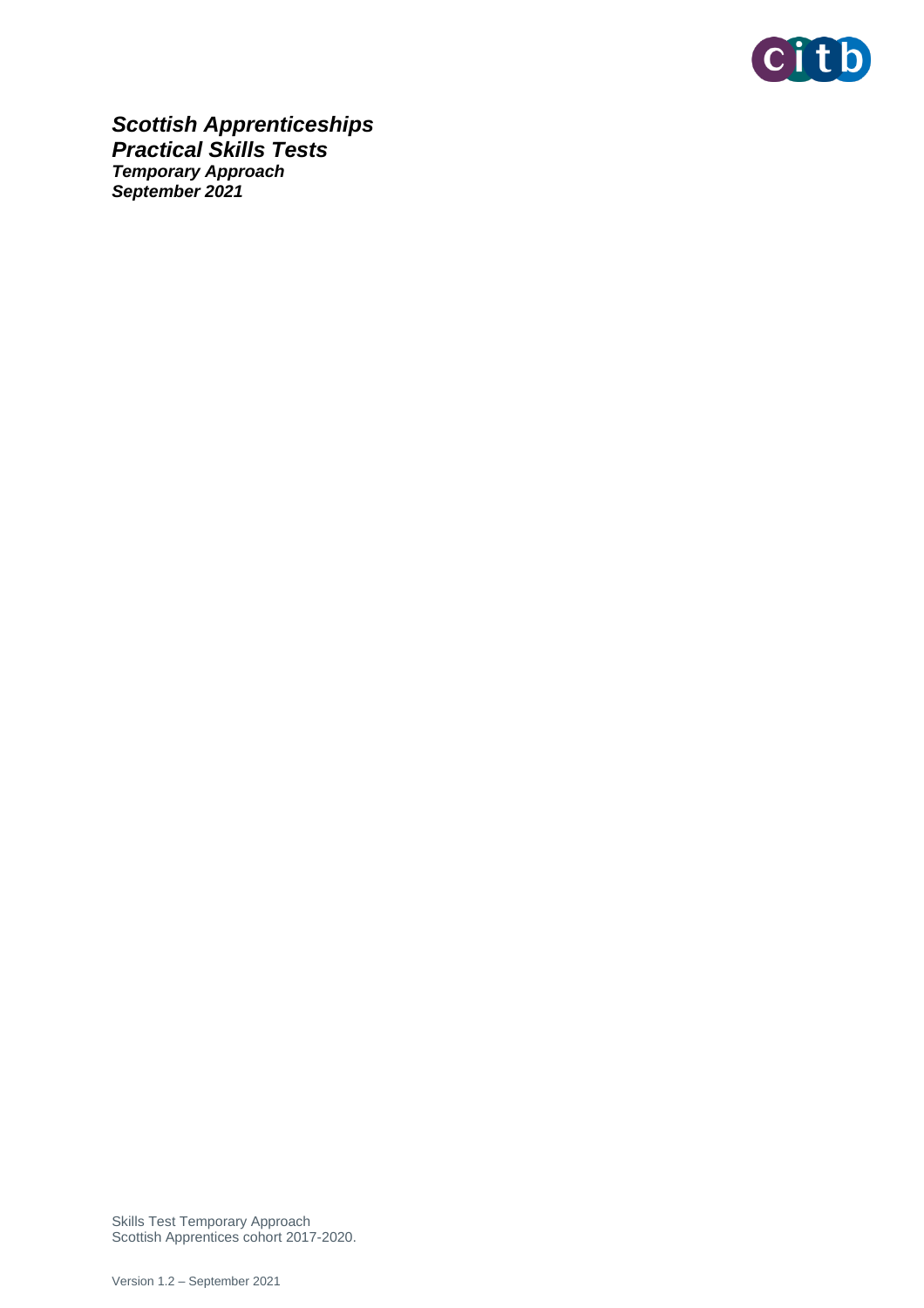

# *Background*

- 1. Several apprentices who enrolled on their Apprenticeship in 2017 are experiencing difficulties gathering evidence for their portfolios, mainly because the requirement in the qualification is not commonly used in their role in Scotland.
- 2. This has created difficulties in the skills test infrastructure resulting in cancellations because of low numbers and the skills tests not being viable for providers to deliver. The impact is wide reaching, not only for apprentices who are not able to gather all their portfolio evidence but also those who have completed all their SVQ units.
- 3. CITB and SQA Accreditation have been working together to find a pragmatic solution to this situation. As a result, this document will layout the approach for apprentices who started their apprenticeship in 2017 and affected in 2021, and the future actions that assessors and providers should follow for apprentices who started in 2018-2020.

### *Scope*

4. This document details an approach for Scottish Apprentices enrolled on the following SVQs on or after 2017.

| <b>Occupation/Pathway</b>                     | Qualification                                                  |         | AB               | <b>Accreditation</b><br><b>No</b> |
|-----------------------------------------------|----------------------------------------------------------------|---------|------------------|-----------------------------------|
| <b>Bricklaying</b>                            | SVQ in Bricklaying (Construction)                              | Level 6 | <b>SQA</b>       | <b>GM7R 23</b>                    |
| <b>Bricklaying</b>                            | SVQ in Bricklaying (Construction)                              | Level 6 | City &<br>Guilds | GN1X 46                           |
| <b>Carpentry &amp; Joinery</b>                | SVQ in Carpentry and Joinery<br>(Construction)                 | Level 6 | <b>SQA</b>       | <b>GM7T 23</b>                    |
| Carpentry & Joinery:<br><b>Site Carpentry</b> | SVQ in Carpentry and Joinery<br>(Construction): Site Carpentry | Level 6 | City &<br>Guilds | GM99 46                           |
| Floorcovering                                 | SVQ in Floorcovering (Construction)                            | Level 6 | <b>SQA</b>       | <b>GM7V23</b>                     |
| <b>Painting &amp; Decorating</b>              | SVQ in Painting and Decorating<br>(Construction)               | Level 6 | <b>SQA</b>       | <b>GM7W 23</b>                    |
| Painting & Decorating                         | SVQ in Painting and Decorating<br>(Construction)               | Level 6 | City &<br>Guilds | <b>GN1N46</b>                     |
| Plastering                                    | SVQ in Plastering (Construction)                               | Level 6 | <b>SQA</b>       | <b>GM7X23</b>                     |
| Plastering                                    | SVQ in Plastering (Construction)                               | Level 6 | City &<br>Guilds | <b>GN1P46</b>                     |
| <b>Roofing Occupations</b>                    | <b>SVQ in Roofing Occupations</b><br>(Construction)            | Level 6 | <b>SQA</b>       | <b>GM7Y 23</b>                    |
| Stonemasonry                                  | SVQ in Stonemasonry (Construction)                             | Level 6 | <b>SQA</b>       | GM80 23                           |
| Wall & Floor Tiling                           | SVQ in Wall and Floor Tiling<br>(Construction)                 | Level 6 | <b>SQA</b>       | GM81 23                           |
| Woodmachining                                 | SVQ in Woodmachining<br>(Construction/Sawmilling Extrusion)    | Level 6 | <b>SQA</b>       | GM82 23                           |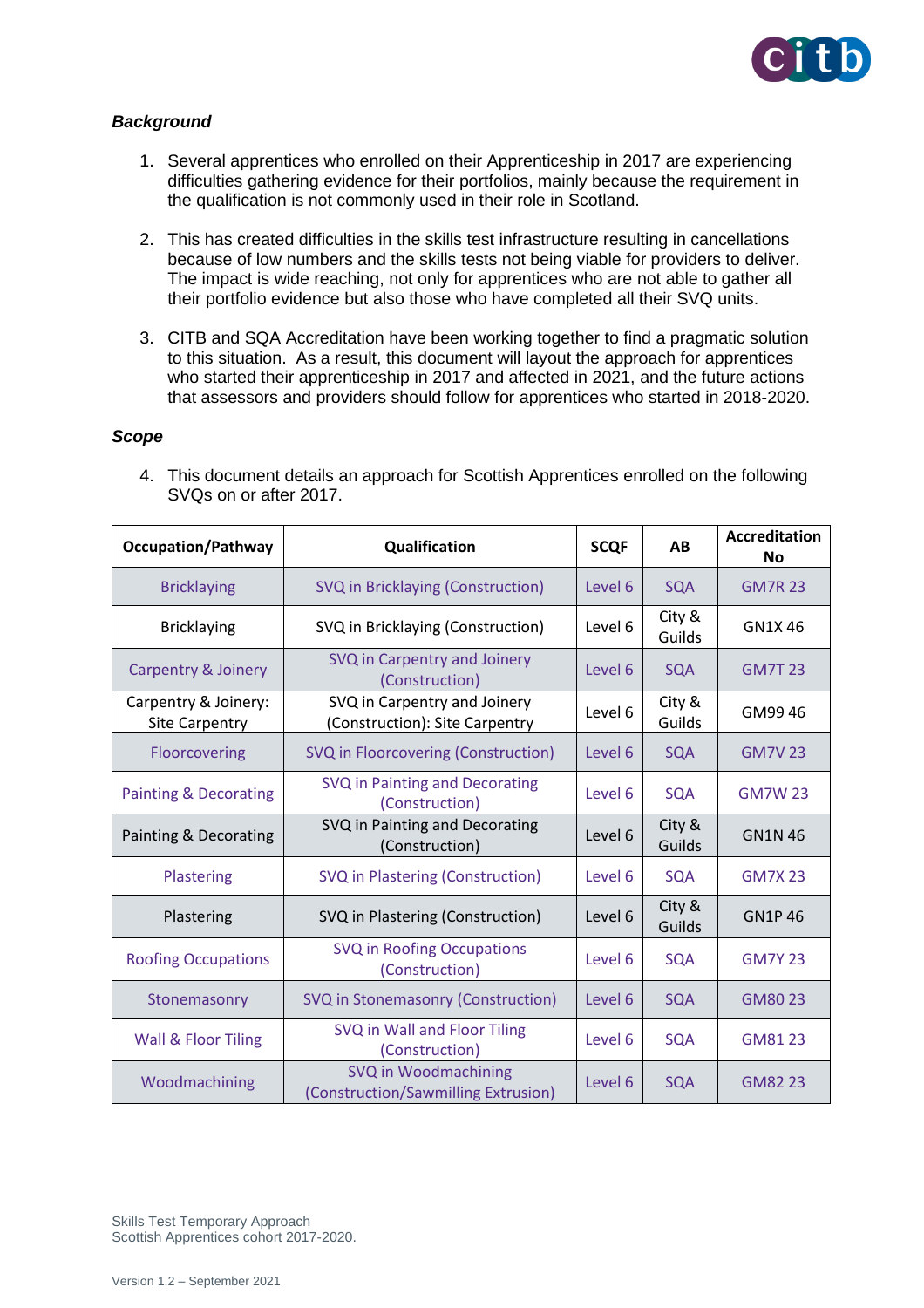

- 5. Paragraphs 7 to 14 details the approach for the 2017 cohort of apprentices ONLY.
- 6. Paragraph 15 to 18 details the approach for the 2018-2020 cohorts of apprentices.

# *Temporary Approach for 2021.*

The following actions should be attempted in order.

- 7. Appendix C of the Consolidated Assessment Strategy for Construction and the Built Environment – Craft, Supervisory, Technical, Managerial and Professional National Vocational Qualifications (NVQs) and Scottish Vocational Qualifications (SVQs), should be used to gather evidence through simulation, where the apprentice does not have the opportunity to evidence tasks in the workplace. Simulation should not be for the whole unit, but the specific criteria where evidence has not been available.
- 8. The skills test should be completed normally as the final element of the SVQ and apprenticeship.
- 9. Where evidence cannot be gathered through simulation as detailed above (7), and the apprentice is in the final 6 months of their apprenticeship term, the skills test can be attempted prior to final assessor sign-off of the portfolio. Evidence captured from the completed skills test may be used to apply evidence towards any elements of the SVQ which remain outstanding within the portfolio.
- 10. The apprentice, provider, employer and managing agency must sign the 'Readiness Declaration' (appendix 1) prior to the early completion of the skills test, this must be included in the learner's portfolio and uploaded to their record on 'MA Online'

### **11. It must be noted that early completion of the skills test does not prove competence and is not completion of the SVQ or apprenticeship.**

- 12. Apprentices who fail the skills test will not be permitted a resit until all evidence for the SVQ is in place, the skills test can then be retaken as normal.
- 13. Any gaps remaining in the portfolio may be simulated as documented in the Consolidated Assessment Strategy for Construction and the Built Environment – Craft, Supervisory, Technical, Managerial and Professional National Vocational Qualifications (NVQs) and Scottish Vocational Qualifications (SVQs), appendix C.
- 14. This solution is for the 2017 apprenticeship cohort **only** and to provide a pragmatic solution to several issues including but not limited to Covid-19. This solution must not be used and is not a precedent for future cohorts. There will be no appeal or exception, and this temporary approach will not be extended.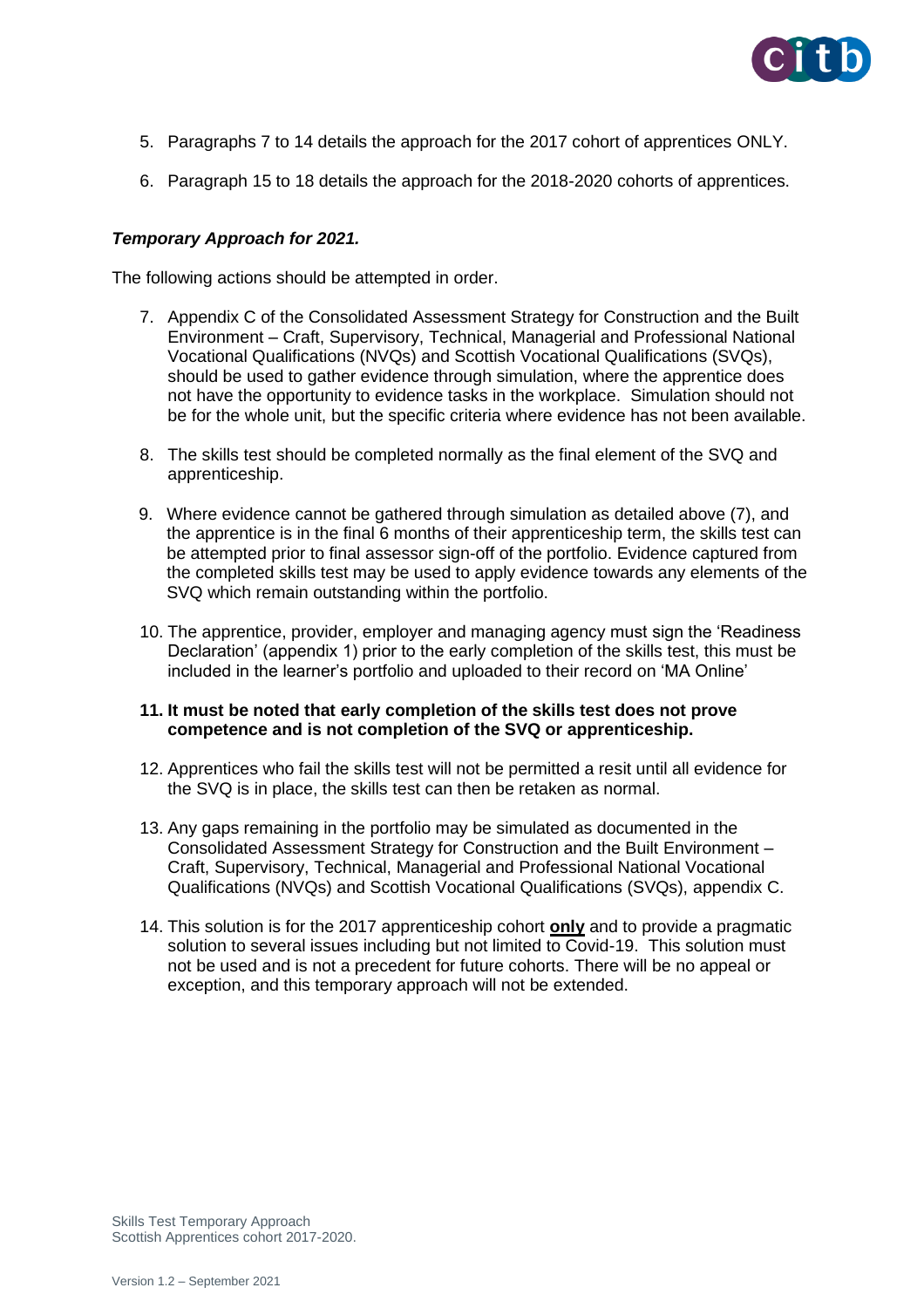

### *Approach for 2022-2024 Achievements*

- 15. Apprentices who were enrolled on their apprenticeship from 2018 2020 must have a skills scan to identify any foreseeable issues in evidence collection.
- 16. Where difficulties are identified early, the assessor should look to use simulation as detailed within the Assessment Strategy appendix C. It must be noted that there are specific criteria when simulation is appropriate, and it must not be used outside of the specific criteria detailed.
- 17. Providers must work with their awarding body to ensure any simulation is carried out in the context of the occupation and in a realistic workplace environment, as detailed in the Assessment Strategy.
- 18. The skills test must **only** be delivered as the last component of the SVQ for these cohorts of apprentices, there will be no appeal or exception.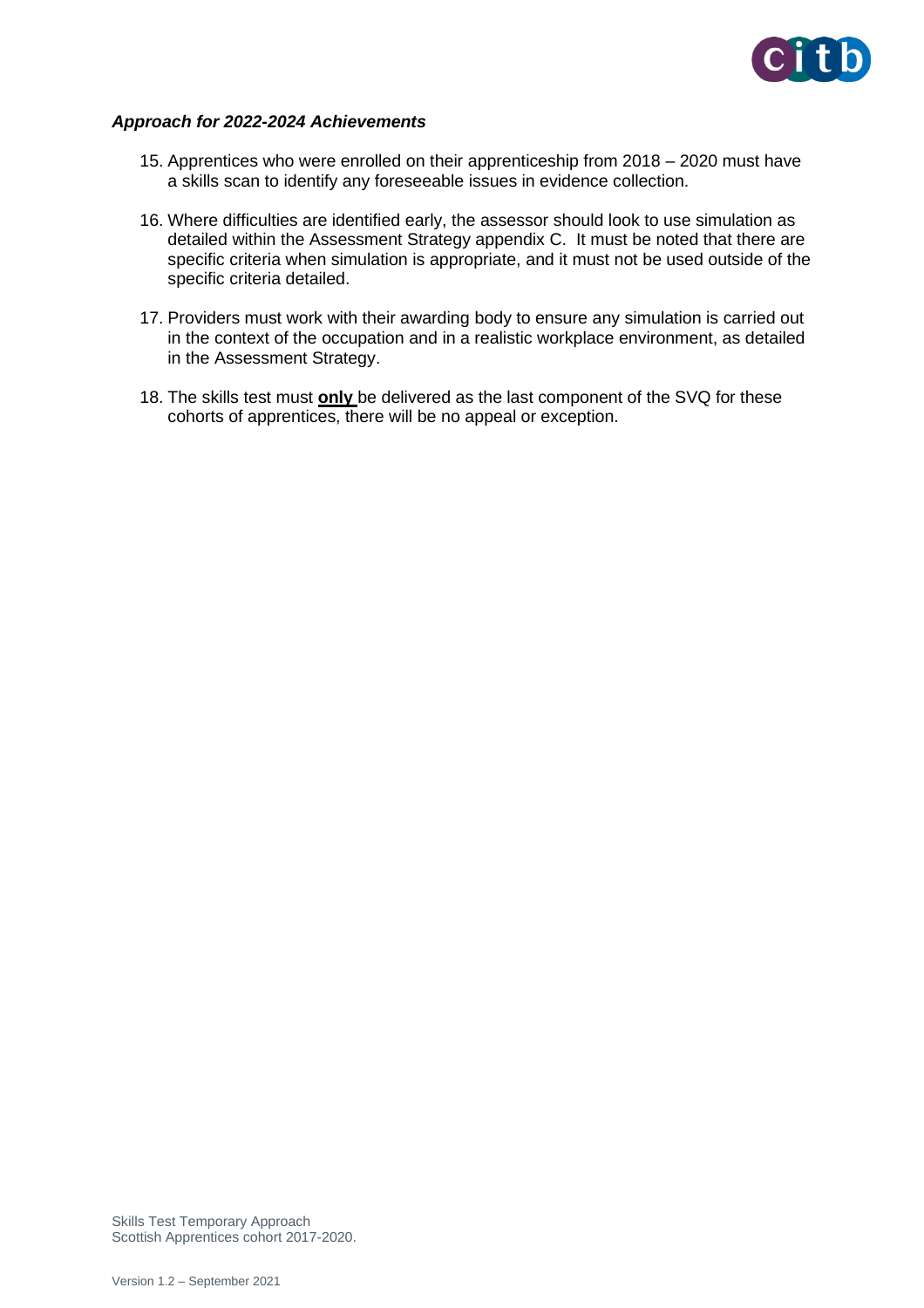

# *Appendix 1*

### **Skills Test Readiness Declaration**

| <b>Apprentice Name:</b>   |  |
|---------------------------|--|
|                           |  |
| Apprentice Date of Birth: |  |
|                           |  |

MA Online Reference:

The above-named apprentice has met the minimum duration requirements as stated in the Modern Apprenticeship framework for Construction Building at SCQF Level 6 and has less than 6-months remaining on their apprenticeship. Their SVQ portfolio of evidence has been assessed however there remains some gaps in evidence. The missing elements will be simulated prior to full completion of the qualification and apprenticeship.

We, the undersigned, have reviewed the apprentice's capabilities and believe they are ready to undertake the Skills Test prior to all elements of their SVQ portfolio of evidence being completed.

### **We the undersigned acknowledge and accept that the Skills Test alone is not evidence that the apprentice has completed their SVQ or apprenticeship, nor does it represent a statement of competence.**

Additional evidence or simulation will still be required to fully meet the SVQ portfolio requirements. The apprentice will be required to provide this to compete their SVQ and apprenticeship.

All other elements of the Modern Apprenticeship must be met before certification can take place.

| <b>Signed</b>            | <b>Print Name</b> | <b>Date</b> |
|--------------------------|-------------------|-------------|
|                          |                   |             |
| <b>Apprentice</b>        |                   |             |
|                          |                   |             |
| <b>Employer</b>          |                   |             |
|                          |                   |             |
| <b>Training Provider</b> |                   |             |
|                          |                   |             |
| <b>Managing Agent</b>    |                   |             |

## *Please ensure this signed document is included within the SVQ portfolio and a copy is uploaded to the apprentice's MA Online record.*